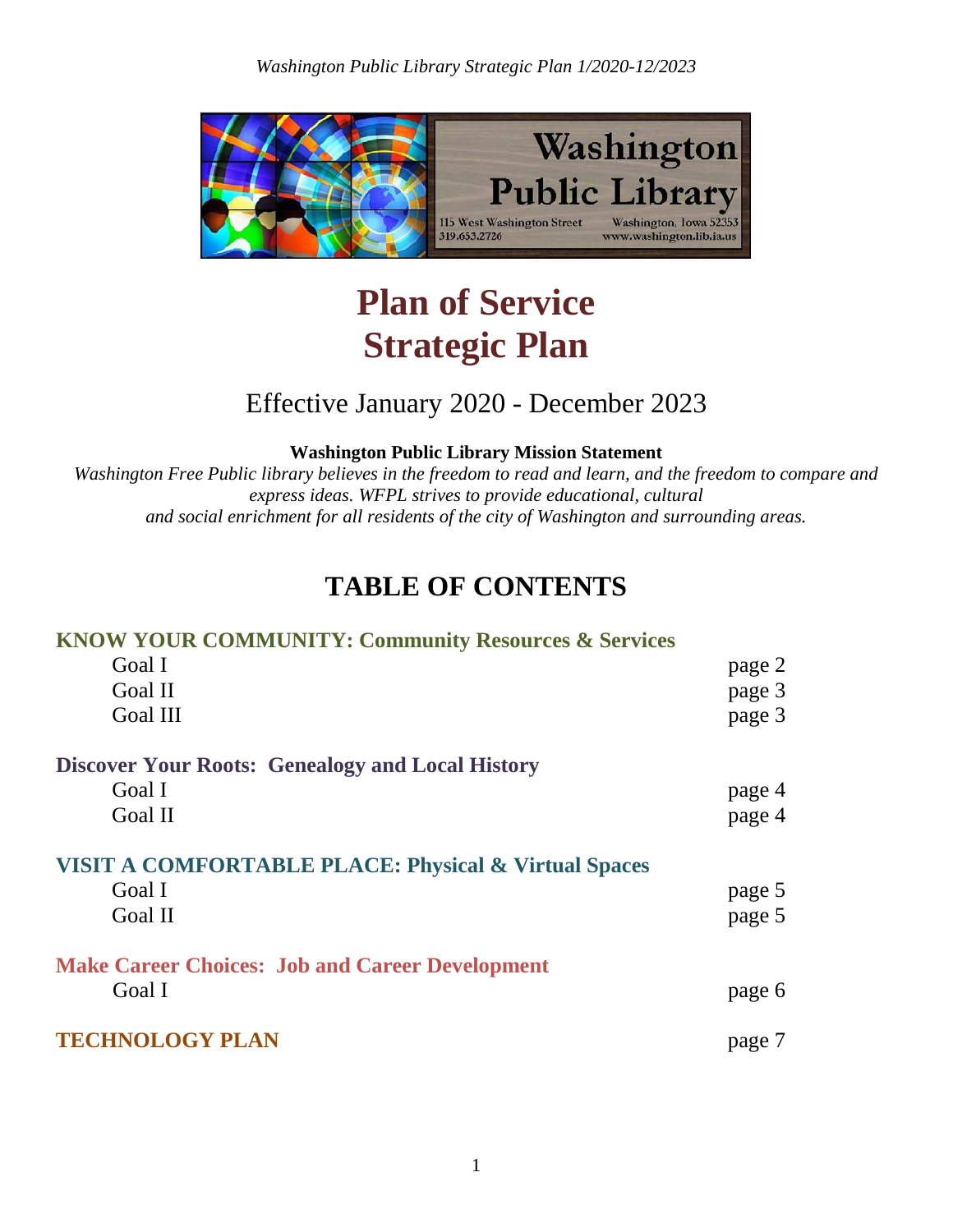# **Community Analysis**:

In order to write the strategic plan for January 2020-2023, I altered some goals that had not been completed from the previous extension in 2019. We also added two new service response areas based on popularity of an area currently underdeveloped in our library (genealogy), and a service area to build more job-related services since we no longer have Iowa Works coming to our library to help with unemployment. I used data from my Annual Survey FY19, Library Board and Staff Input, and different data sites relevant to the areas of need to determine a measure for analyzing each goal.

Because Washington currently has a 47.35% rate of free and reduced lunch according to www.educateiowa.gov, we will continue previous goals in community initiatives to reduce hunger at night in the library and during August when summer lunch is not provided. We have received a Walmart Grant for this as well as donations.

In the past year we no longer have Iowa Works that comes to our library once a month to assist our unemployed residents in the community. We are working cooperatively with Iowa Works, Workforce Development, Vocational Rehabilitation and other job-related agencies to help with the 2.5% unemployment rate Washington is still seeing according to www.iowaworkforcedevelopment.gov. In doing this we developed a goal for the service area of "Making Career Choices: Job and Career Development."

We have several goals within our "Know Your Community" area. One is based on our Latino Community (Washington is 7.7% Hispanic Population according to [www.census.gov.](http://www.census.gov/)) We have a Spanish collection for this demographic of our community and we will continue to support them in their programming with the library. We have a partnership with a community nonprofit organization called "Latinos for Washington." The other goals under the service area of "Know Your Community" were based on the aging juvenile nonfiction collection. Last year on our annual survey we saw an increase of 18% in the adult nonfiction area after weeding and now we are doing the same weeding approach with the kids and youth nonfiction collection to increase circulation.

## **KNOW YOUR COMMUNITY Community Resources & Services**

## **Know Your Community – Goal I: Students will be given opportunities for educational, cultural & social enrichment outside of school.**

#### **Objective 1: The library staff will designate quiet study areas for after school learning in the young adult area and 2nd floor.** Time frame: Jan. 2020-Dec. 2023

Target audience: Youth Measure: The young adult reading and studying areas of the library average 20 students utilizing them per night. By May 2021 this average will increase by 10%.

Library Staff Involved: Bryna (contact school district), Jenisa (work with TAB group), night staff Potential Partners: Washington Community School District, SAFE Coalition, Washington County Public Health, HACAP, Ministerial Association, Contracting Cities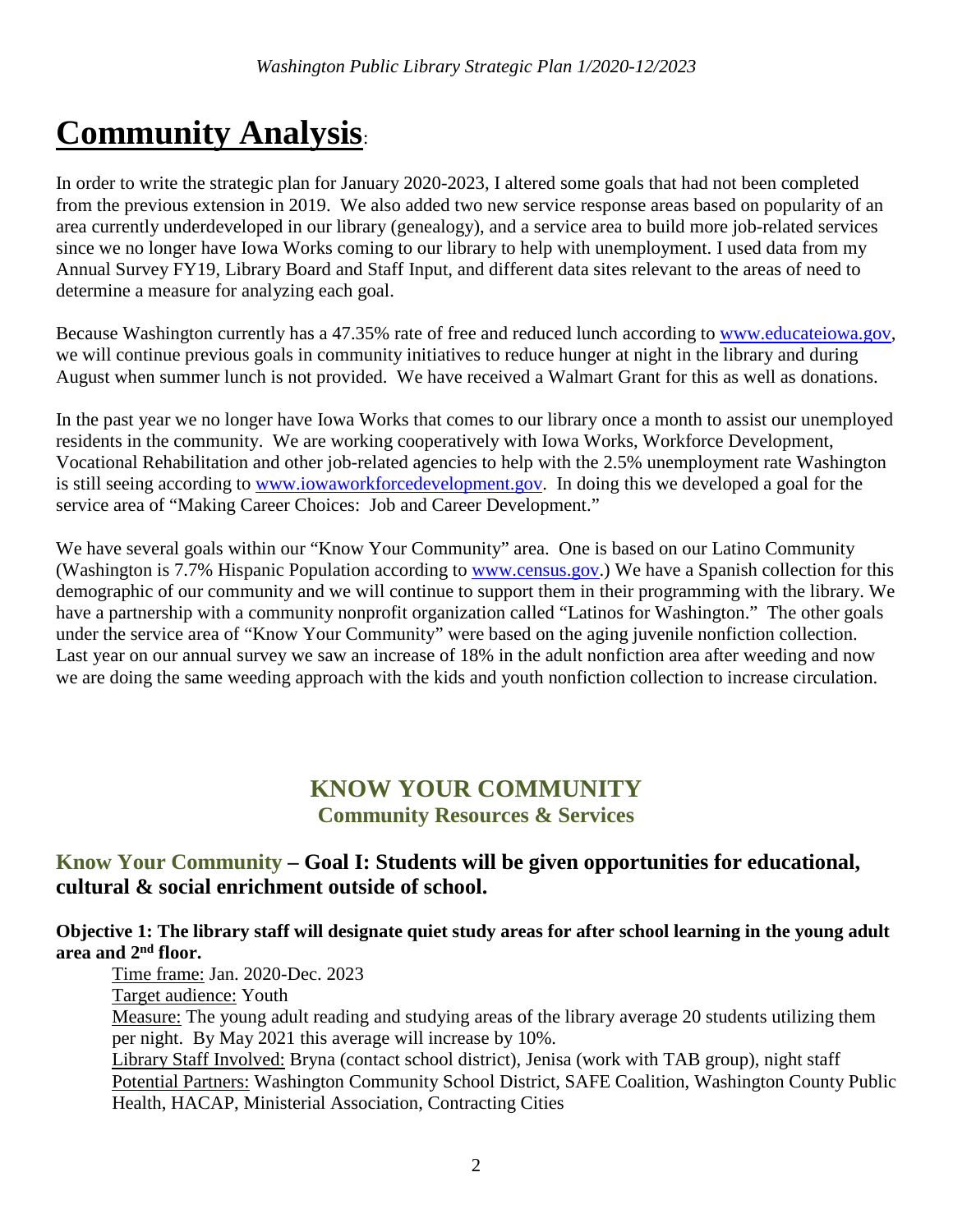Potential Activities: The collections will be up-to-date to increase circulation and create unique displays within the young adult area. Explicit instruction of new ILS (Apollo) on the use of the catalog will be taught as needed to youth that come into the library. Current rules about quiet areas of the library will be enforced. The Young Adult Area will be remodeled to be conducive to studying and relaxing with new paint and updated furniture and tables.

## **Know Your Community – Goal II: Washington's Latino Community will feel comfortable visiting the library and participating in educational, cultural and social enrichment programs.**

#### **Objective 1: The library will partner with the Latinos for Washington non-profit organization to offer Spanish language and bilingual programs of interest.**

Time frame: January 2020-December 2023; preferably twice/year if possible Target audience: Washington's Latino community and residents interested in the topics Measure: Average of 10 attendees at each program; circulation of Spanish language materials increases 10% Library Staff Involved: Bryna, adult services librarian, Latinos for Washington Potential Partners: Latinos for Washington, school district, additional depending on topic Possible Activities: Meet with Latinos for Washington yearly to determine programs of interest to them; contact potential speakers; offer programs of interest.

## **Know Your Community – Goal III: All residents will have equal access to the library's collections, services, and programs.**

#### **Objective 1: The Children's Services Librarian, with the help of the Director and Cataloging Librarian, will update the Children's Non-Fiction area.**

Time frame: Completed by December 31, 2021

Target audience: Children library users

Measure: Circulation of Children's Non-Fiction area increases by 10%

Library Staff Involved: LeAnn (cataloging), Jenisa and Jolisa (Children's Services Librarian), Bryna (Director)

Potential Partners: Washington School District; Contracting Cities; Library Foundation

Possible Activities: Incorporate signage to better direct patrons to the nonfiction area. Put a shelf up for new nonfiction titles on the main level that are of current interest.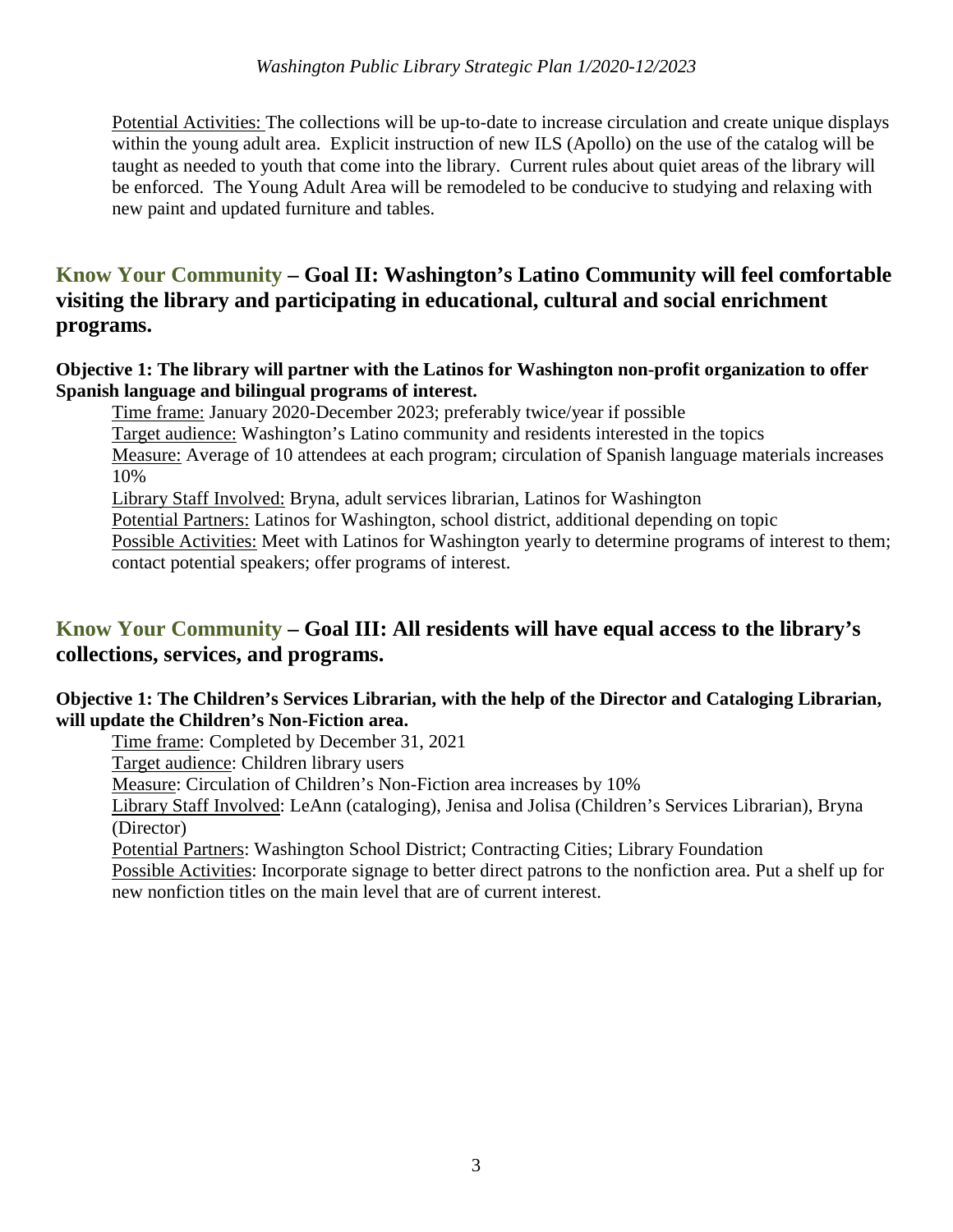## **Discover Your Roots: Genealogy and Local History**

## **Goal I: Visitors to the Washington Public Library Website will have access to updated information on our SE Iowa Digital Collection of newspapers.**

**Objective 1: The Director will work with the Southeast Iowa Union and Washington County Genealogical Society to update the newspaper database to enhance accurate information for Washington County researchers and patrons.**

Time frame: January 2020-December 2023

Target audience: Genealogy research in the digital collection

Measure: Maintain the number of users.

Library Staff Involved: Bryna (Director) and Susan Clark (Genealogy Librarian)

Potential Partners: Southeast Iowa Union

Possible Activities: Digitization from current microfilm. Market database within Washington County for more usage.

## **Goal II: Residents and Visitors will have access to additional digital information via an open source database of genealogy records that will be put on the library website.**

#### **Objective 1: The Director will work with the Washington County Genealogy Society to transfer scanned archival documents to an open source based database to put on the website for patron use.**

Time frame: January 2021-December 2023

Target Audience: All Washington County Residents; national and international visitors to the Genealogy Archives at the library; people accessing digital archives through the digital collection on the Washington Free Public Library Webpage.

Measure: Usage statistics from database once it is online

Library Staff Involved: Bryna (Director), Tammy (Adult Services Librarian), Susan Clark (Genealogy Librarian).

Potential Partners: Washington County Historical Society, Washington County Preservation Society, Library Foundation, LIS Program at U of I, Washington High School, Kirkwood Community College, Riverboat Foundation, Grinnell Drake Library, other libraries with open-source databases for genealogy, State Library of Iowa

Possible Activities: Contact other libraries that have digitized archives (probates, wills, courthouse record books) (Bryna); Contact University of Iowa's Library and Information Science and the State Library of Iowa to get current information on trustworthy open source databases used for archival storage; arrange financing for the project; finish scanning data; transfer onto the database in a userfriendly way; arrange it onto our digital collection.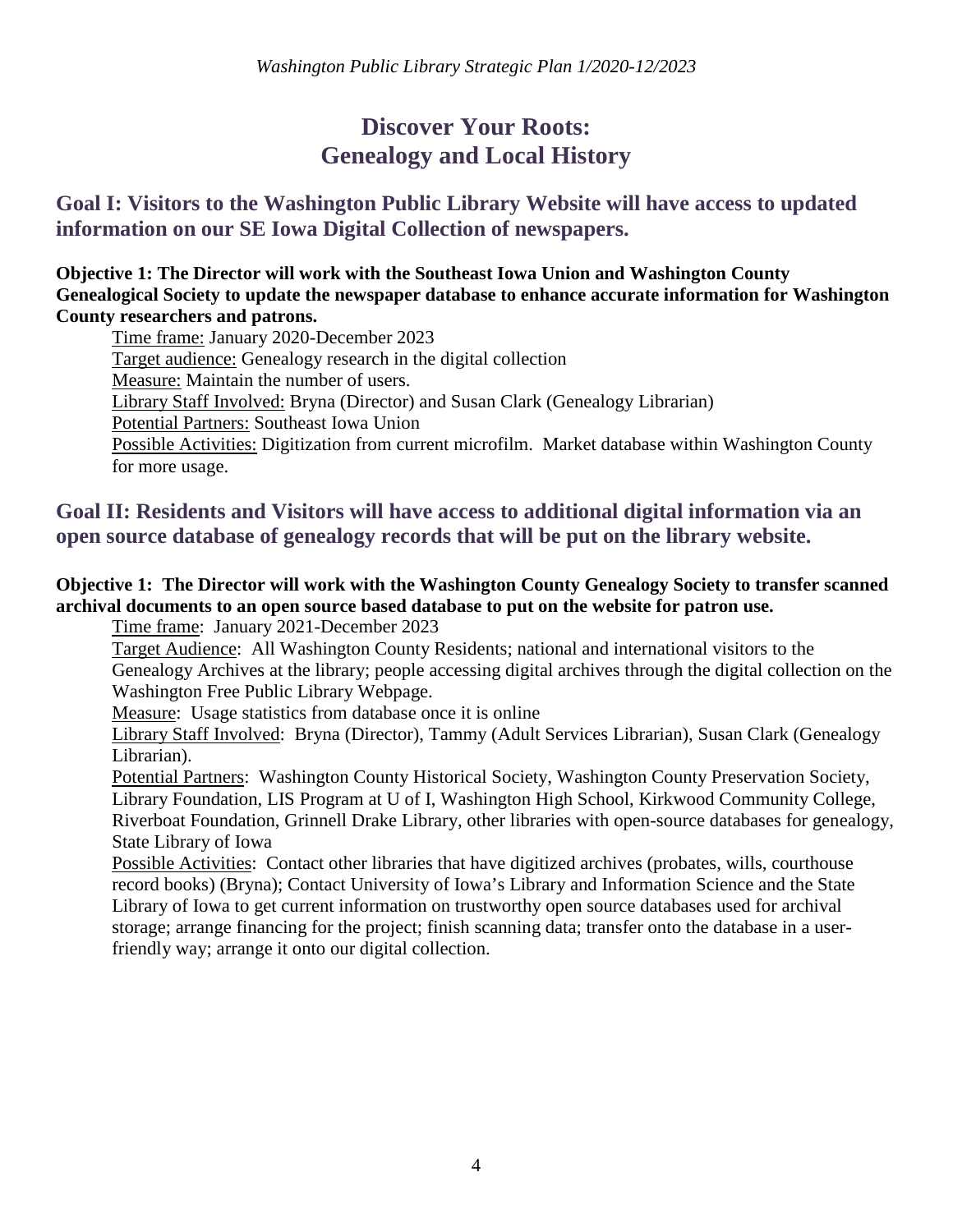## **VISIT A COMFORTABLE PLACE Physical & Virtual Spaces**

## **Visit a Comfortable Place – Goal I: Residents will see the library as a safe, neutral space in the community to read and learn, and to compare and express ideas.**

#### **Objective 1: The Director will work with community partners to host community discussions on topics of social interest.**

Time frame: January 2020-December 2023; twice per year or quarterly

Target audience: Community members

Measure: Community discussions offered twice per year with average of 10 attendees

Library Staff Involved: Bryna (co-facilitator), Staff (host)

Potential Partners: partners based on topic discussed

Possible Activities: Determine schedule and topics to be discussed; invite partners that fit with the topic; market the program; host an open, respectful discussion.

#### **Objective 2: Library staff will update the library's website to include additional links and information of interest to the community, including historic content.**

Time frame: Completed by Dec. 2023

Target audience: Local and national audiences

Measure: All community resources and databases have links on website and staff is fluent in using the resources to instruct the public. Website usage will increase by 5%.

Library Staff Involved: Bryna (update all other sections), Jenisa (update Teen and Children section), Bryna (Library History Project); LeAnn (digital display)

Potential Partners: Vocational Rehabilitation, State of Iowa Library, WCPLA, Washington County Genealogy Society.

Possible Activities: Link to the SAFE Coalition/United Way's list of community resources; Highlight subject collections based on interest (such as tax season); add Library History Project information once the project is completed.

### **Visit a Comfortable Place – Goal III: Patrons will enjoy a safe, clean, comfortable space that is accessible to all and is sustainable and maintained.**

#### **Objective 1: The Library Board will encourage the city to solve pedestrian safety issues in the downtown square.**

Time frame: Completed by December 2022 Target audience: City Council, pedestrians Measure: Survey of patrons to determine confidence crossing the street downtown Library Staff Involved: Board of Trustees (works with board to draft letter to City Council), Bryna (Director) Potential Partners: City of Washington, Betterment Foundation Possible Activities: Draft letter to the City Council; attend City Council meeting; determine possible solutions; apply for Betterment Foundation grant for work.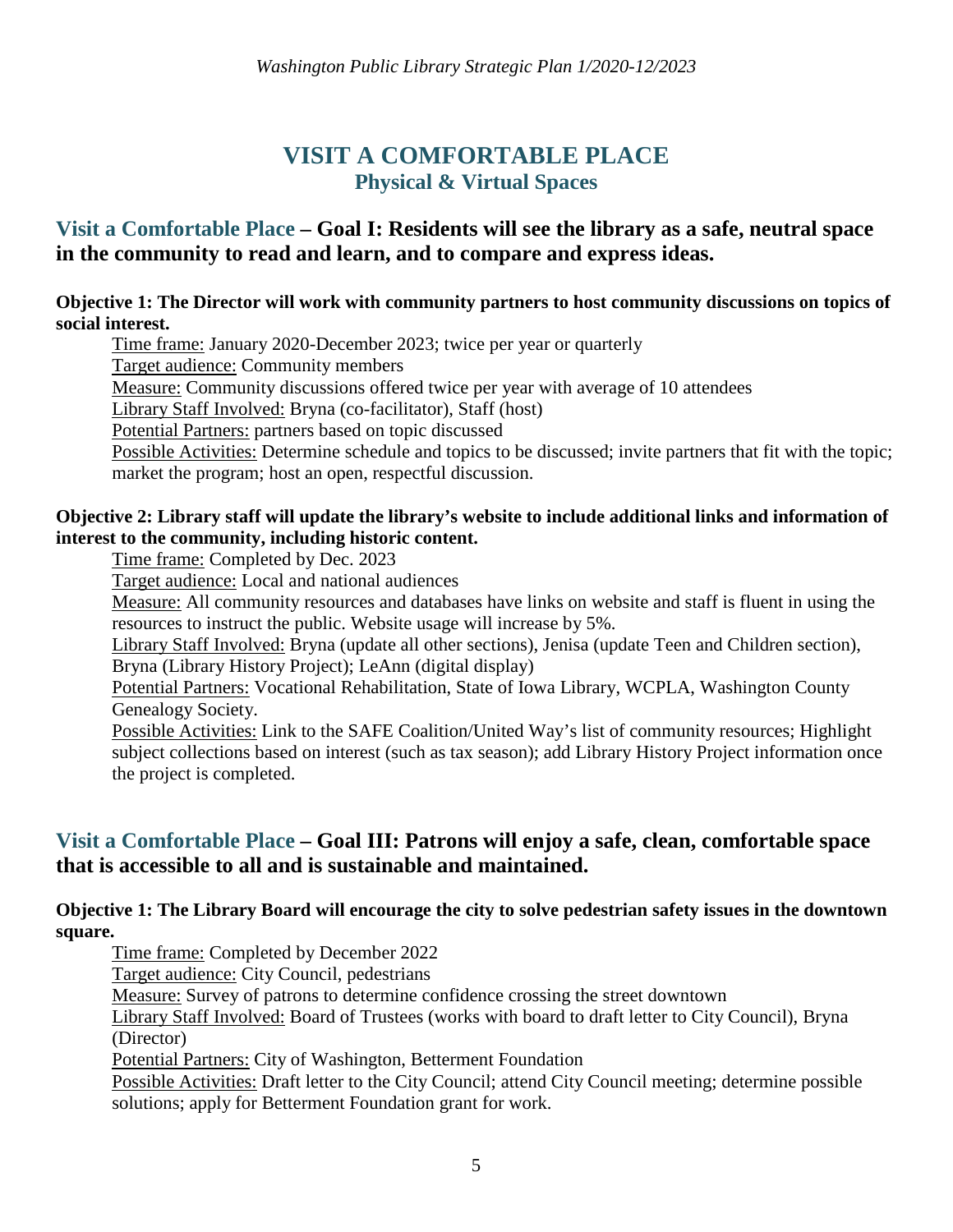#### **Objective 2: The library will update furniture and paint on the first and second floors of the library to create better aesthetics for patrons to read and study.**

Time Frame: Completed by Dec. 2022

Target Audience: Adult casual readers, children, young adults

Measure: Increased circulation of 10% of children and young adult books

Library Staff Involved: Board of Trustees (works to approve funding), Foundation (work to approve funding), Riverboat Grants (for updating young adult room), Jenisa and Jolisa (Children's Librarians). Potential Partners: Riverboat Foundation, local furniture stores, donations from service organizations and private donors

#### **Objective 3: The Library Board will work with the Library Foundation to encourage gifts to the library to increase long-term sustainability for the building and services**.

Time frame: Completed by December 2021

Target audience: Potential donors, past donors

Measure: Donor wall will be updated including a policy

Library Staff Involved: Bryna (working with board and Foundation)

Potential Partners: Library Foundation

Possible Activities: Create a donor wall for donations given beyond the building project; create a policy for how to recognize library donors; market the program.

## **Make Career Choices: Job and Career Development Adults and Teens will have the skills and resources they need to identify career opportunities that suit their individual strengths and interests.**

## **Make Career Choices- Goal 1: The library will increase usage of digital tools and community resources to identify career opportunities for patrons and increase job placement in Washington County.**

#### **Objective 1: The library will work with various agencies, schools, and community organizations to promote our print and digital job and career services.**

Time Frame: Completed by Dec. 2023

Target Audience: Unemployed people, people in job transitions, students

Measure: An increase of our Workforce Development Computer and Brainfuse Job Now/Vet Now Database. Brainfuse usage will increase by 10% by May 2021.

Library Staff Involved: Bryna (relaying information to schools, agencies, and community organizations about job resources); other library staff (teaching patrons to use digital job and career services.) Potential Partners: Kirkwood Community College, Washington High School, Highland High School, High School Job Fairs, Choices, DVIP, Homeless Shelter, churches, Job Fairs at the library